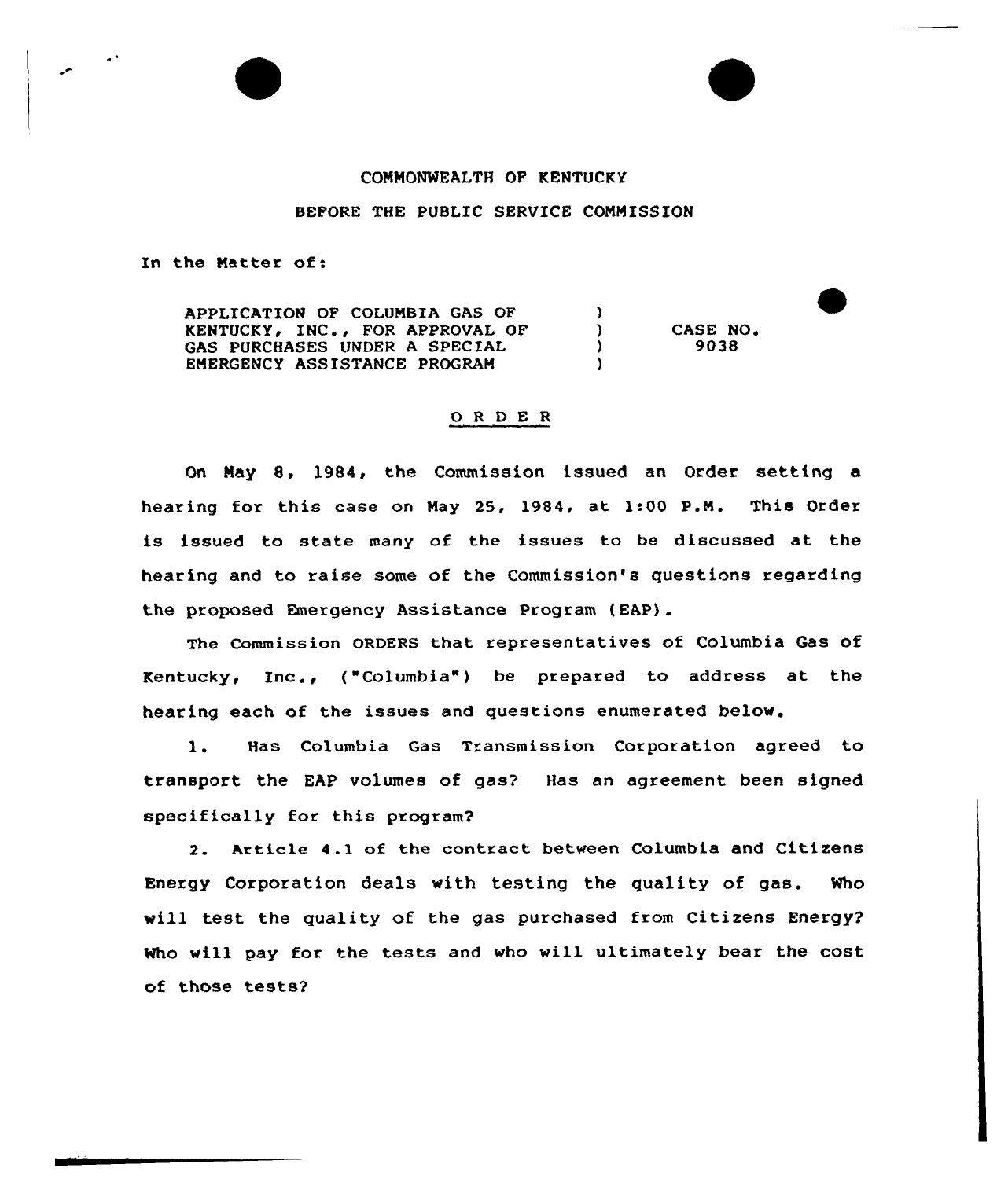3. Article 4.2 of the same contract discusses the Btu content of the gas to be purchased and establishes that content to be "not less than 980 Btr." Columbia's standard Btu content as filed with this Commission is  $1,000$  Btu/cubic feet. Please justify this difference.

4. Article 6.2 of the same contract states that Columbia of Kentucky vill bear the cost of operating and maintaining the meters used in this program. What are the costs involved? Who will ultimately bear these costs?

5. Article 12.1 of the same contract specifies that no changes in the price of gas will occur due to changes in tax laws. Do any tax changes become effective in July as a result of recent General Assembly action which will affect the taxes on this gas sale?

6. Is there any conflict between Article 1.5 of the Citizens Energy Corporation contract. with Winter Care and Article 11.7 of the Columbia/Citizens Energy contract?

7. Article 2.3 of the Citizens Energy/Winter Care contract establishes \$150 as the maximum payment to be made by Winter Care. How vill this maximum payment fit in with Columbia's and the Commission's existing po1icies and regulations regarding disconnections and reconnections of service? How does this figure relate to Columbia's historical data regarding the arrearages for customers who might qualify for the EAP?

8. What are Columbia's estimated added administrative costs associated with this program? Please specify these costs. Is it

 $-2-$